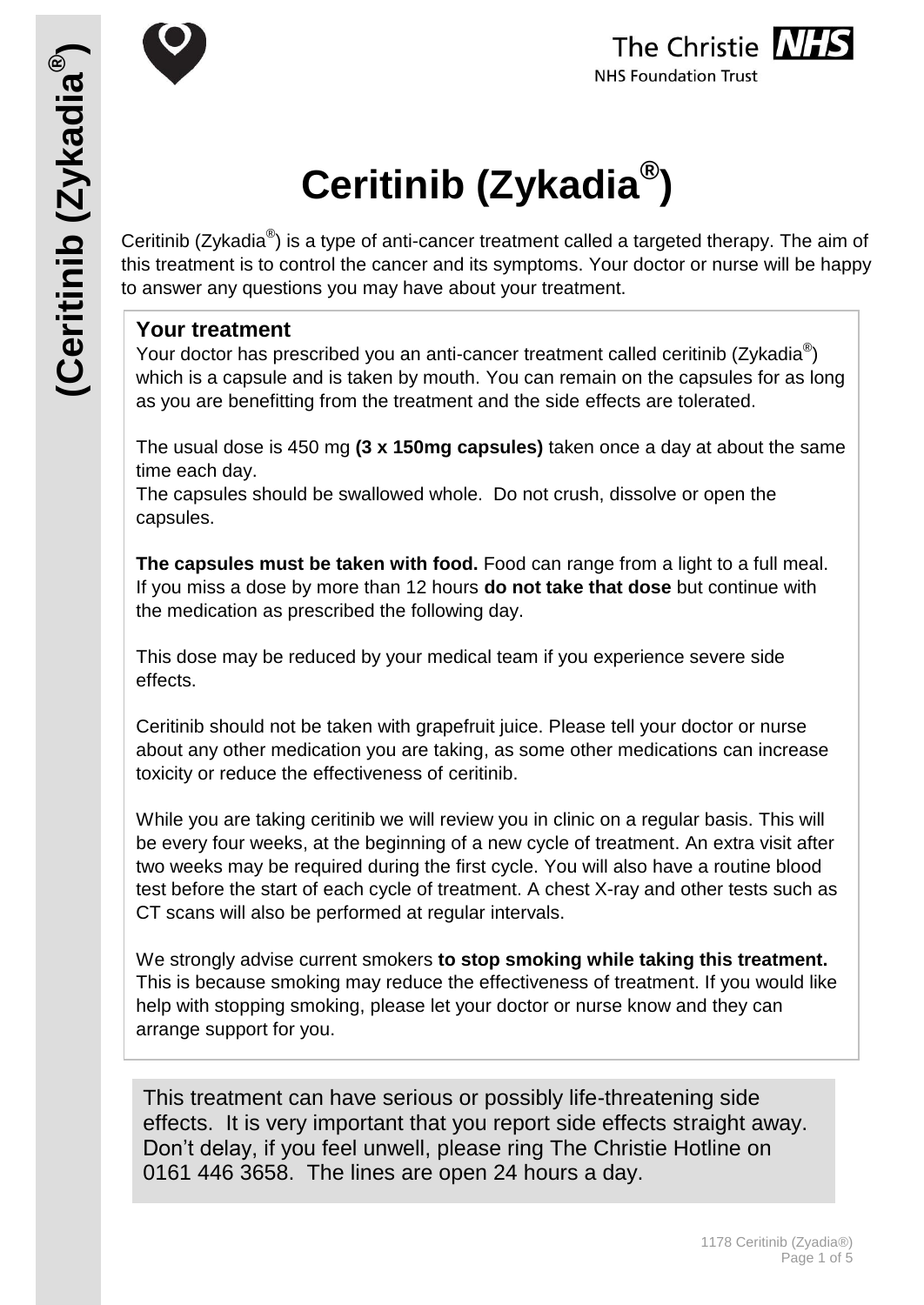# **Possible side effects**

This treatment can cause many different side effects. Some are more likely to occur than others. Everyone is different and not everyone gets all the side effects. Most side effects are usually temporary, but in some rare cases they can be life-threatening. It is important to tell your hospital doctor or nurse about any side effects so they can be monitored and, where possible, treated.

# **Common side effects (may affect 1 or more in 10 people)**

# **Shortness of breath (pneumonitis)**

This treatment can cause inflammation of the tissue in your lungs. Symptoms of this include a cough that will not settle, fever or breathing difficulties. **If you develop severe shortness of breath it is important to contact this hospital straight away as this may be serious. Don't delay!**

# **Cardiac abnormalities**

Sometimes ceritinib can cause patients to experience an irregular or abnormal heartbeat or changes in the usually electrical activity of the heart as seen on an ECG (electrocardiogram). If you experience chest pain, dizziness, fainting, or any loss of consciousness you must inform your medical team or nurse. It is important not to drive or operate machinery if these symptoms occur.

# **Visual disturbances**

You may develop problems with your vision. These are often temporary difficulties adjusting to light and then dark surroundings or blurring of your vision. You may also experience 'flashing lights or floaters' in your visual field. These side effects are usually mild and improve over time. Tell your doctor or nurse if these side effects become worse. It is advisable to be very careful when driving or operating machinery if you have any of these symptoms. Ask someone to drive for you if these symptoms are more severe.

# **Lethargy**

You may feel tired and lacking in energy. It can be frustrating when you feel unable to cope with routine tasks. If you do feel tired, take rest and get help with household chores. If necessary, take time off work. Gentle exercise such as walking can be beneficial.

# **Decreased appetite**

You may lose your appetite and find eating large meals more difficult. It is best to try to eat smaller portions but to carry on trying to eat something even if you do not feel very hungry. Ask your nurse or doctor for advice on what to eat if this is causing you problems or you have unexpected weight loss.

# **Heartburn**

You may develop a burning sensation in your chest. It is usually mild and manageable with antacids when needed. It may be worse after meals or during the night. Ask your nurse or doctor for advice if it is causing you problems.

# **Abdominal pain**

You may experience pain in your upper abdomen, the stomach area. It is usually mild and not serious but it may become more severe. It may impact your eating habits and if it becomes a problem, tablets to reduce acid production may be helpful and can be bought from the pharmacy or prescribed by your GP.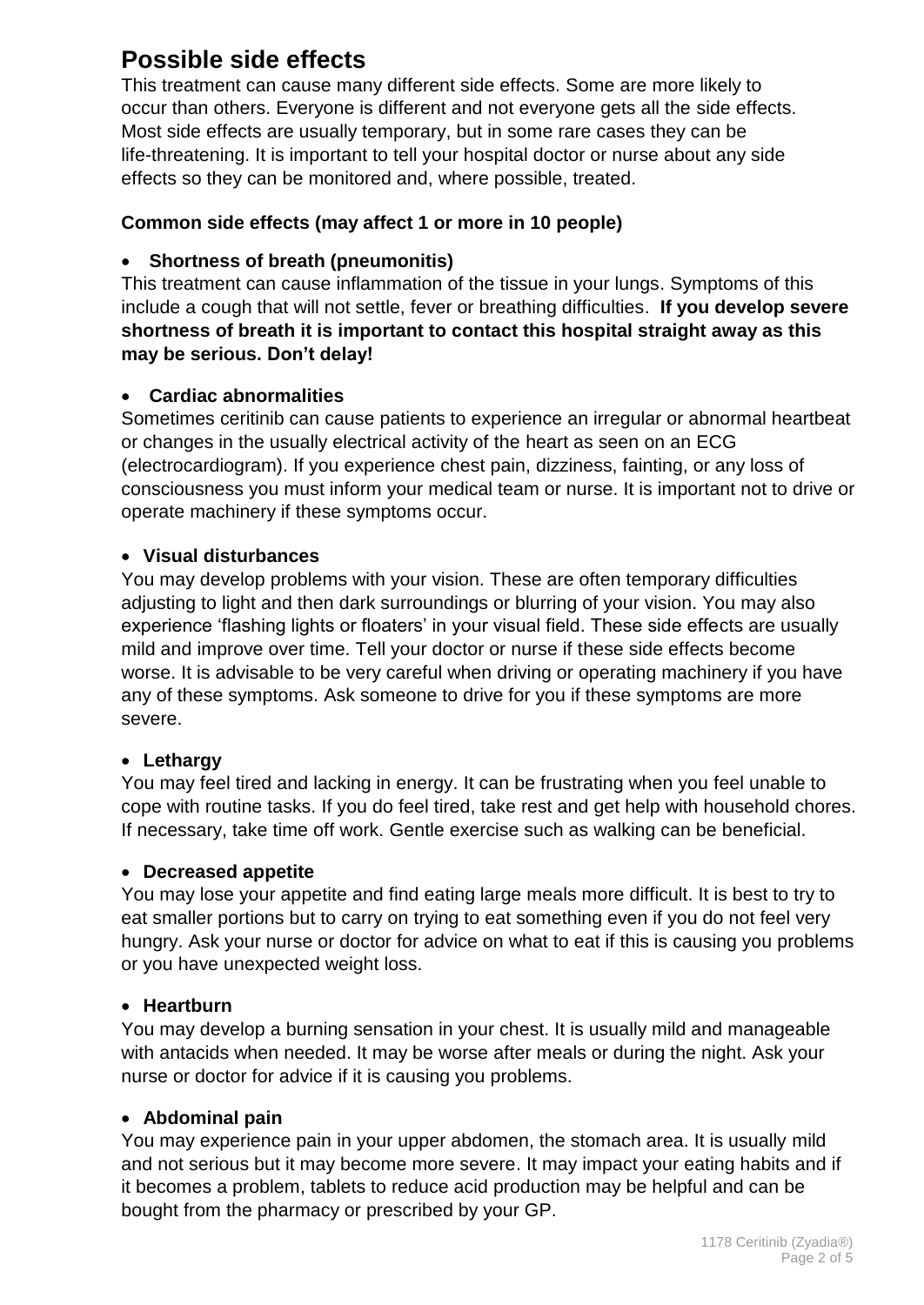# **Nausea and vomiting (sickness)**

The severity of this varies from person to person. Anti-sickness medication will be given along with your treatment if needed. If you continue to feel or be sick, contact your GP or this hospital.

#### **Constipation**

This occasionally occurs in the long-term. Try to drink plenty of fluids and eat foods high in fibre. Tell your doctor who may prescribe a suitable laxative. Ask the staff for a copy of 'Eating: Help Yourself' which has useful ideas about diet when you are having treatment.

#### **Diarrhoea**

If this becomes a problem while you are having treatment, anti-diarrhoea tablets can be bought from a pharmacy or prescribed by your GP for a temporary period until this is resolved. **If you develop diarrhoea it is important to contact this hospital straightaway as this may also be a sign of a serious infection. Don't delay!**

#### **Skin rash**

You may develop a skin rash. This is usually mild and easily treated. It is most common on the face, neck, chest, and back. The rash tends to be mild. If the rash becomes red, painful, itchy or develops an 'acne-like' appearance please call this hospital. It is usually managed with creams. Sometimes the treatment dose may need to be reduced or delayed for a week or two. If you develop any signs that the rash is infected then the medical team will start a course of antibiotics.

#### **Anaemia (low number of red blood cells)**

While having this treatment you may become anaemic. This may make you feel tired and breathless. Let your doctor or nurse know if these symptoms are a problem. In some cases you may need a blood transfusion.

#### **Hyperglycaemia (high blood sugar)**

An increase in your blood sugar levels may occur. People who have diabetes are at higher risk. Your blood sugar levels will be monitored regularly. If you start urinating often and notice an increased thirst you should contact your doctor or nurse.

#### **Abnormal kidney and liver function tests**

It is important to monitor how your kidneys and liver are working as there may be a mild impairment while you are having treatment. This is done by routine blood tests. It is important to drink plenty of fluids while taking this medication. Please inform your medical team or nurse straight away if you notice you have a significantly decreased urine flow, darker urine than usual or any yellowing of your skin or eyes.

#### **Serious and potentially life threatening side effects**

In a small proportion of patients this treatment can result in very severe side effects which may cause life threatening complications. The team caring for you will discuss the risk of these side effects with you.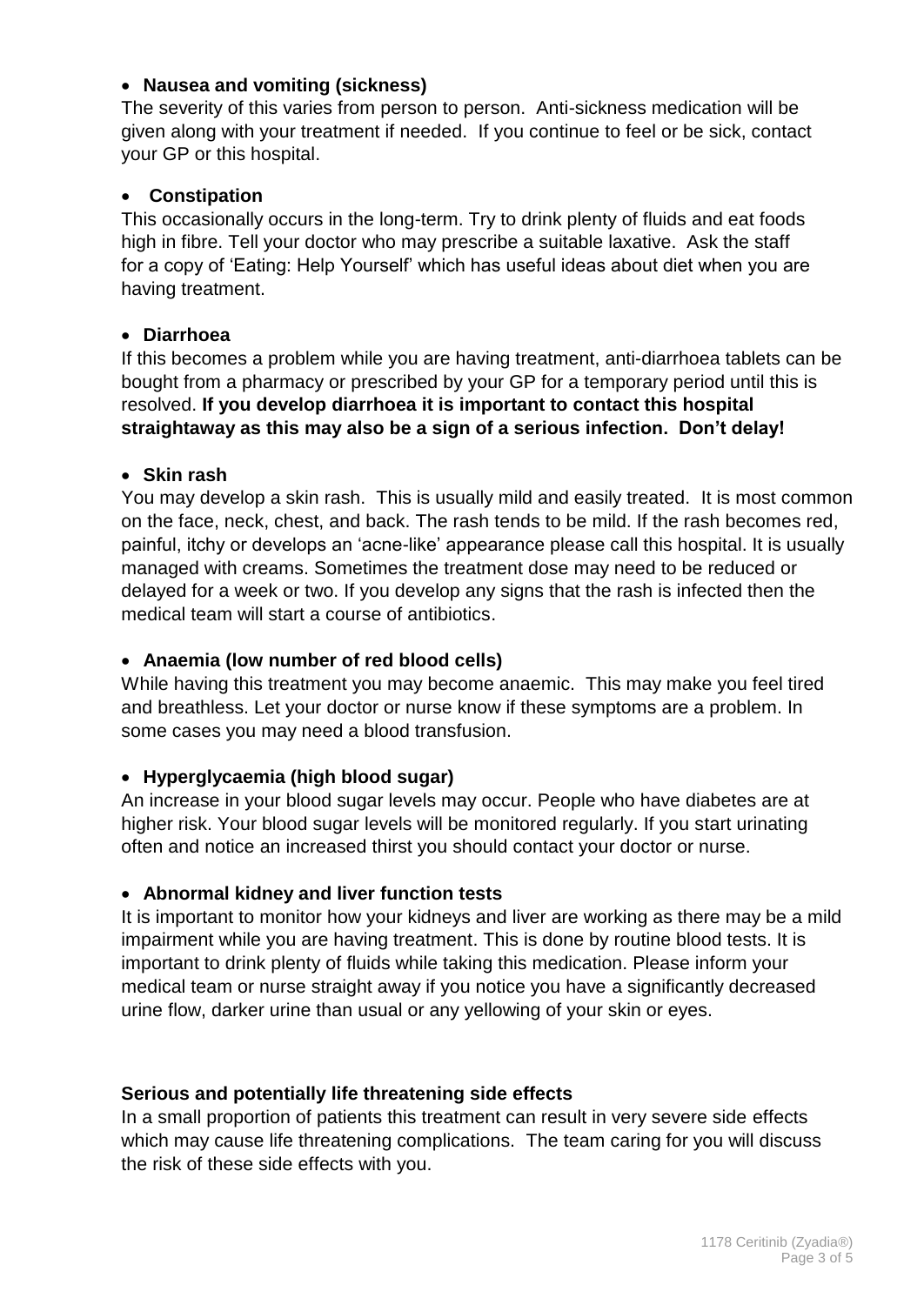# **Sex, contraception and fertility**

#### **Protecting your partner and contraception**

We recommend that you or your partner use a condom during sexual intercourse, while you are on this treatment and for three months after finishing your treatment. This treatment is dangerous to unborn babies and this will also protect you and your partner from any drugs that may be present in semen and in the vagina. If you suspect that you may be pregnant, please tell your doctor immediately.

### **Fertility**

This treatment may affect your ability to have children. Your doctor or nurse should have discussed this with you. If not, please ask them before you start treatment. **You should not take ceritinib if you are pregnant.**

# **Late side effects**

Some side effects may become evident only after a number of years. In reaching any decision with you about treatment, the potential benefit you receive from treatment will be weighed against the risks of serious long term side effects to the heart, lungs, kidneys and bone marrow. With some drugs there is also a small but definite risk of developing another cancer. If any of these problems specifically apply to you, the doctor will discuss these with you and note them on your consent form.

# **Contacts**

If you have any general questions or concerns about your treatment, please ring the area where you are having treatment:

| 0161 918 7606/7610 |
|--------------------|
| 0161 918 7171      |
| 0161 918 7663      |
| 0161 918 2595      |
|                    |

Your doctor's secretary …………………………………….**0161 446**………..

For urgent advice ring The Christie Hotline on **0161 446 3658** (24 hours)

Your consultant is: .....................................................................

Your hospital number is: ...........................................................

Your key worker is: ....................................................................